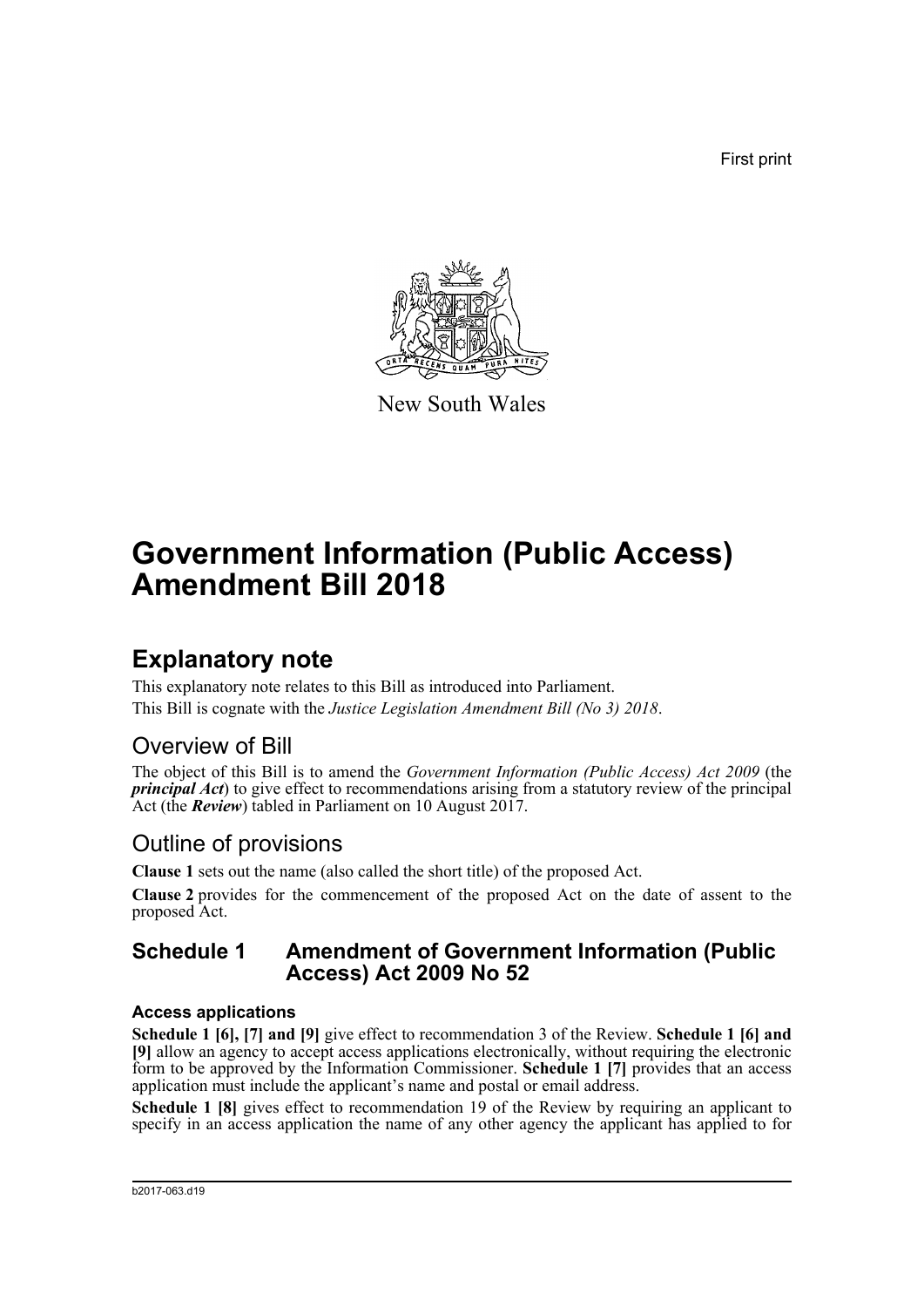substantially the same information. Failure to disclose the other agency, however, does not invalidate the access application.

**Schedule 1 [10]** gives effect to recommendation 4 of the Review by allowing an agency, for the purposes of transferring part of an access application to another agency, to split the application into 2 or more applications.

#### **Disclosure logs**

**Schedule 1 [17]** makes it clear that if a person objects to the inclusion of information in an agency's disclosure log, the agency is to decide whether the objection outweighs the general public interest in including the information in the disclosure log. **Schedule 1 [28] and [30]** give effect to recommendation 2 of the Review by providing that, on review of the agency's decision to include the information, the burden lies with the objector to establish why the objection outweighs the general public interest.

**Schedule 1 [16]** gives effect to recommendation 19 of the Review by allowing a person to object to the inclusion of information on an agency's disclosure log if the information concerns the compilation or analysis of statistics that has been, is being, or is intended to be carried out by the person.

#### **Process for dealing with access applications**

**Schedule 1 [14]** gives effect to recommendation 5 of the Review by allowing an agency to consult with another agency when determining whether there is an overriding public interest against disclosure of the information requested in an access application, or whether a person is required to be consulted with under section 54 of the principal Act.

**Schedule 1 [21]** gives effect to recommendation 7 of the Review by providing that an agency, in deciding whether dealing with an access application would require an unreasonable and substantial diversion of the agency's resources, may take into account several considerations, including the agency's size and resources. However, the considerations, on balance, must outweigh the general public interest in favour of disclosure as well as the demonstrable importance of the information to the applicant.

**Schedule 1 [15]** gives effect to recommendation 19 of the Review by providing that an agency may require a person, as a precondition of the agency providing personal information to that person in response to an access application, to take reasonable steps to prove the person's identity.

#### **Deciding access applications**

**Schedule 1 [18]** gives effect to recommendation 19 of the Review. The amendment allows an agency to decide that information is already available to an applicant, and is therefore not required to be provided to the applicant, if the information is publicly available on a website, available to the person by way of a standing rule or order of Parliament or if the information has already been provided to the person and the agency has no reason to believe the person is no longer in possession of the information. **Schedule 1 [19]** makes a consequential amendment.

**Schedule 1 [20]** gives effect to recommendation 8 of the Review by allowing an agency to refuse to deal with an access application if the agency reasonably believes the applicant, or a person acting in concert with the applicant, is a party to current court proceedings and able to apply to that court for the information.

#### **Internal review of agency decisions**

**Schedule 1 [26]** gives effect to recommendation 9 of the Review by providing that the 15-day period within which an agency must decide an internal review does not commence, in circumstances where more than one person may apply for an internal review, until the end of the time in which any of those persons may apply for internal review.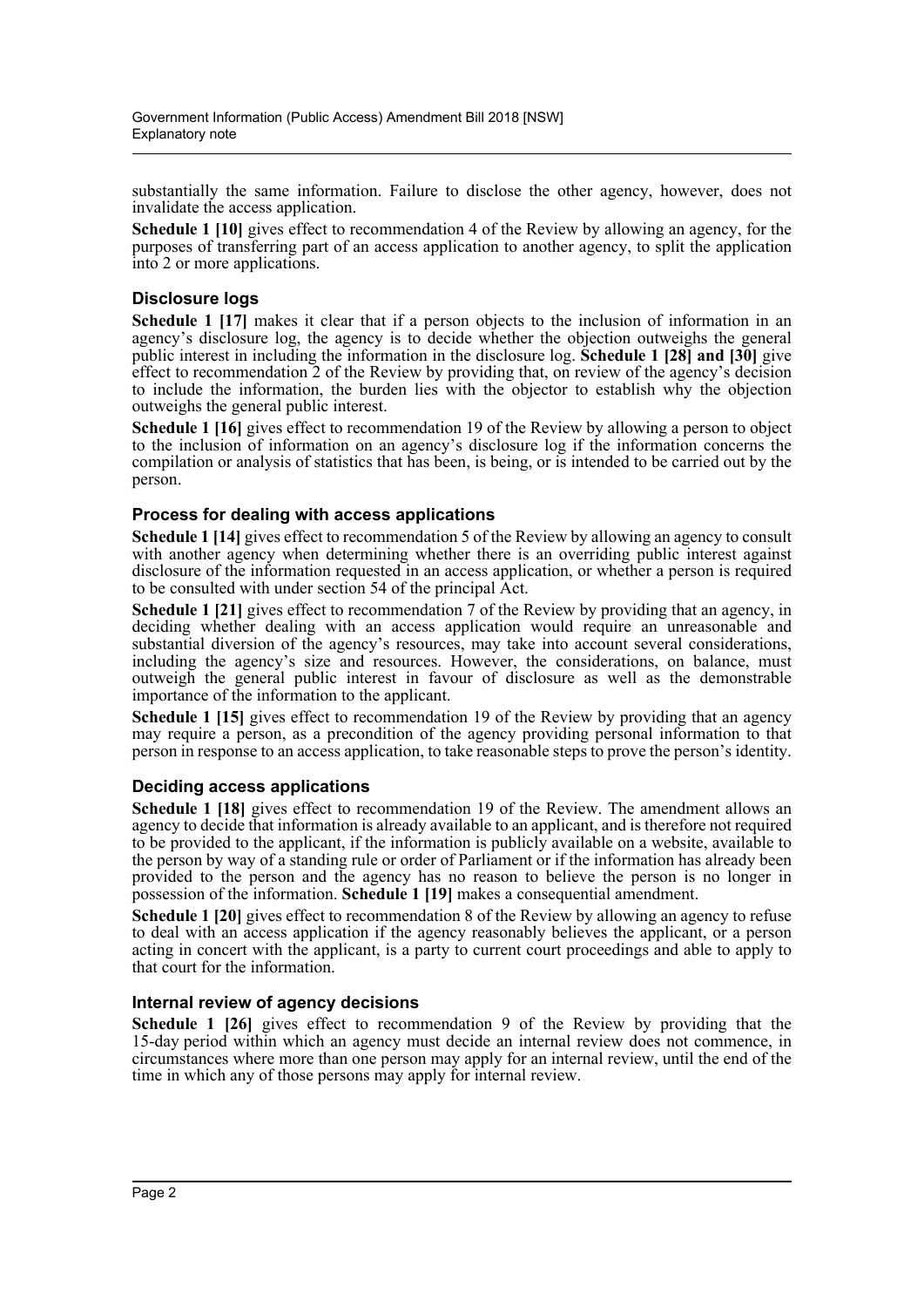#### **External review of agency decisions**

**Schedule 1 [27]** gives effect to recommendation 12 of the Review by providing that the required period of review by the Information Commissioner of a decision of an agency is 40 working days, unless the period is extended on agreement with the applicant for review. If, on the expiration of the review period, the Information Commissioner has not made any recommendations, no recommendations by the Commissioner are deemed to have been made.

**Schedule 1 [29]** gives effect to recommendation 13 of the Review by providing that, if an applicant for review is not the access applicant, the decision of an agency must first be internally reviewed by the agency before it can be reviewed by the Civil and Administrative Tribunal (*NCAT*).

**Schedule 1 [31]–[33]** give effect to recommendation 14 of the Review. **Schedule 1 [31]** allows NCAT to order that a person must not make any further access applications without first obtaining the approval of NCAT if the person, or a person acting in concert with that person, has made 3 access applications in the previous 2 years that lacked merit (a *restraint order*). **Schedule 1 [32]** provides for the ways in which a restraint order may be applied. **Schedule 1 [33]** provides for the matters which NCAT may consider when deciding whether to approve an access application being made by a person subject to a restraint order.

**Schedule 1 [34]** gives effect to recommendation 15 of the Review by allowing NCAT on its own initiative to report an officer of an agency to the Minister responsible for the agency if NCAT is of the opinion that the officer has failed to exercise in good faith a function conferred on the officer by the principal Act. If the Minister is a party to the proceedings, NCAT may report the officer to the Information Commissioner.

#### **Public interest considerations against disclosure**

**Schedule 1 [40]** gives effect to recommendation 16 of the Review by making it clear that information is Cabinet information if it is contained entirely or in part in a document that reveals information concerning a Cabinet decision or reveals a position of a Minister on a matter in Cabinet.

**Schedule 1 [44]** gives effect to recommendation 17 of the Review by providing that it is to be conclusively presumed that there is an overriding public interest against disclosure of information if the information is contained in a document concerning law enforcement and public safety created by a law enforcement agency in another jurisdiction, including a jurisdiction outside of Australia.

**Schedule 1 [46]** gives effect to recommendation 18 of the Review by including information that relates to the review functions of the Privacy Commissioner as excluded information for the purposes of the principal Act.

**Schedule 1 [41], [54] and [55]** give effect to recommendation 19 of the Review. **Schedule 1 [41]** provides that it is conclusively presumed that there is an overriding public interest against disclosure of any information contained in a document that was, in response to a court order, not compelled by a court to be produced on the grounds of privilege.

**Schedule 1 [54]** provides that personal information does not include the information of an individual engaged in the exercise of public functions if the information relates to the individual's position title, public functions or the agency in which the individual works.

**Schedule 1 [55]** provides that information is not considered to be government information held by an agency if the information was unsolicited and not relevant to the agency's business or functions.

#### **Miscellaneous amendments**

**Schedule 1 [53]** gives effect to recommendation 6 of the Review by excluding from the definition of *working day* the period declared by the Premier as the Christmas closedown period.

**Schedule 1 [25]** gives effect to recommendation 10 of the Review by inserting a note to aid interpretation in relation to fees.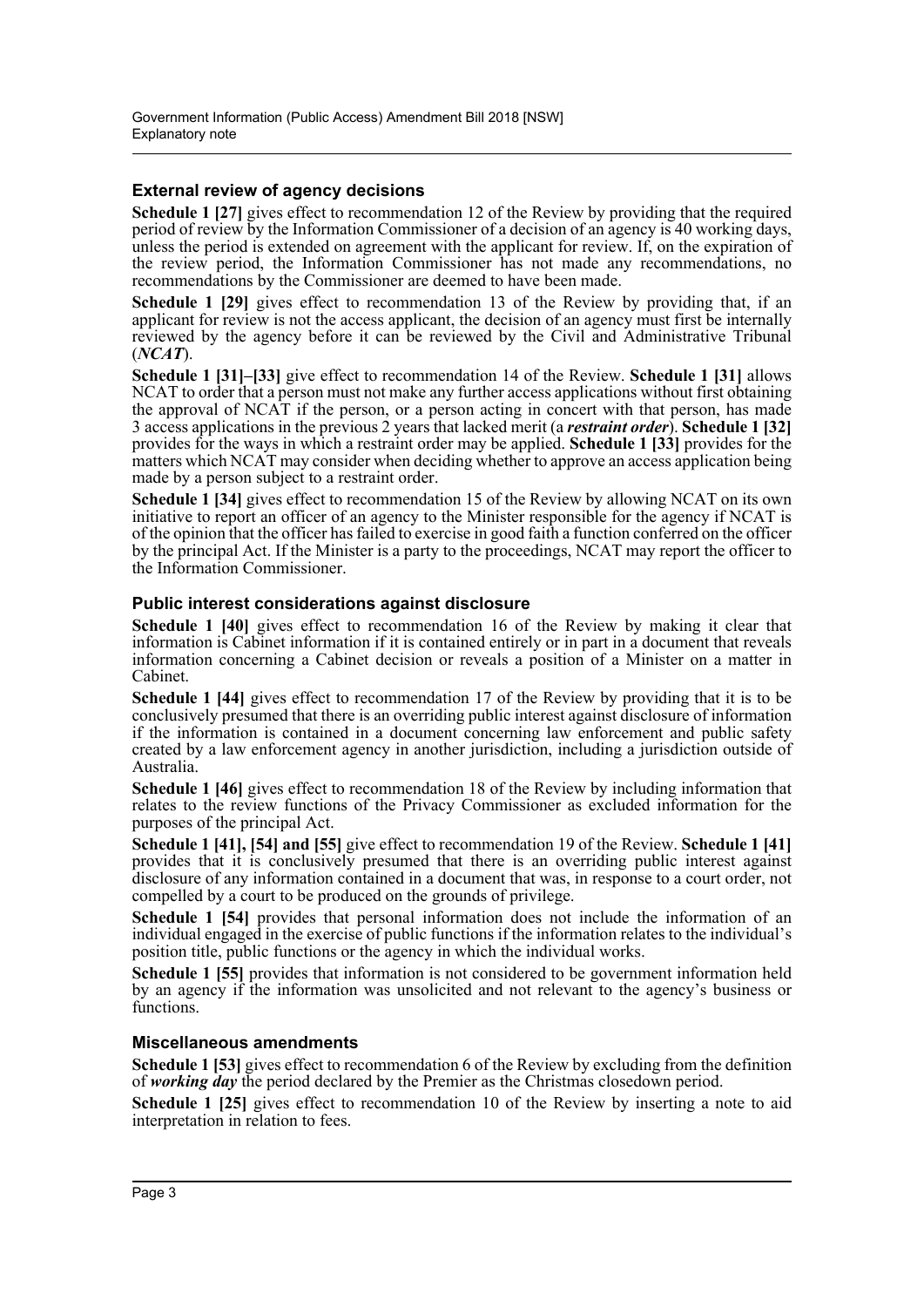The following amendments give effect to recommendation 19 of the Review.

**Schedule 1 [4]** provides that a government contract, to which an agency is a party, is to be recorded on the agency's register if the contract has a value of \$150,000 or more, including GST.

**Schedule 1 [12]** combines similar provisions that relate to statements required to be made by an agency when acknowledging receipt of access applications.

**Schedule 1 [22]** provides that the obligation to refund an application fee does not apply to any application transferred to or from the agency.

**Schedule 1 [23]** provides that the total discount on any processing charge for dealing with an access application must not be more than 50%.

**Schedule 1 [35]** makes it clear that copies of certain annual reports are only to be provided to the Information Commissioner after the report has been tabled in Parliament.

**Schedule 1 [50] and [51]** insert savings and transitional provisions consequential on the enactment of the proposed Act.

**Schedule 1 [1]–[3], [5], [11], [13], [24], [36]–[39], [42], [43], [45], [47]–[49] and [52]** make minor amendments of a law revision nature, including amendments to update cross-references and references to certain officers and agencies that have changed names.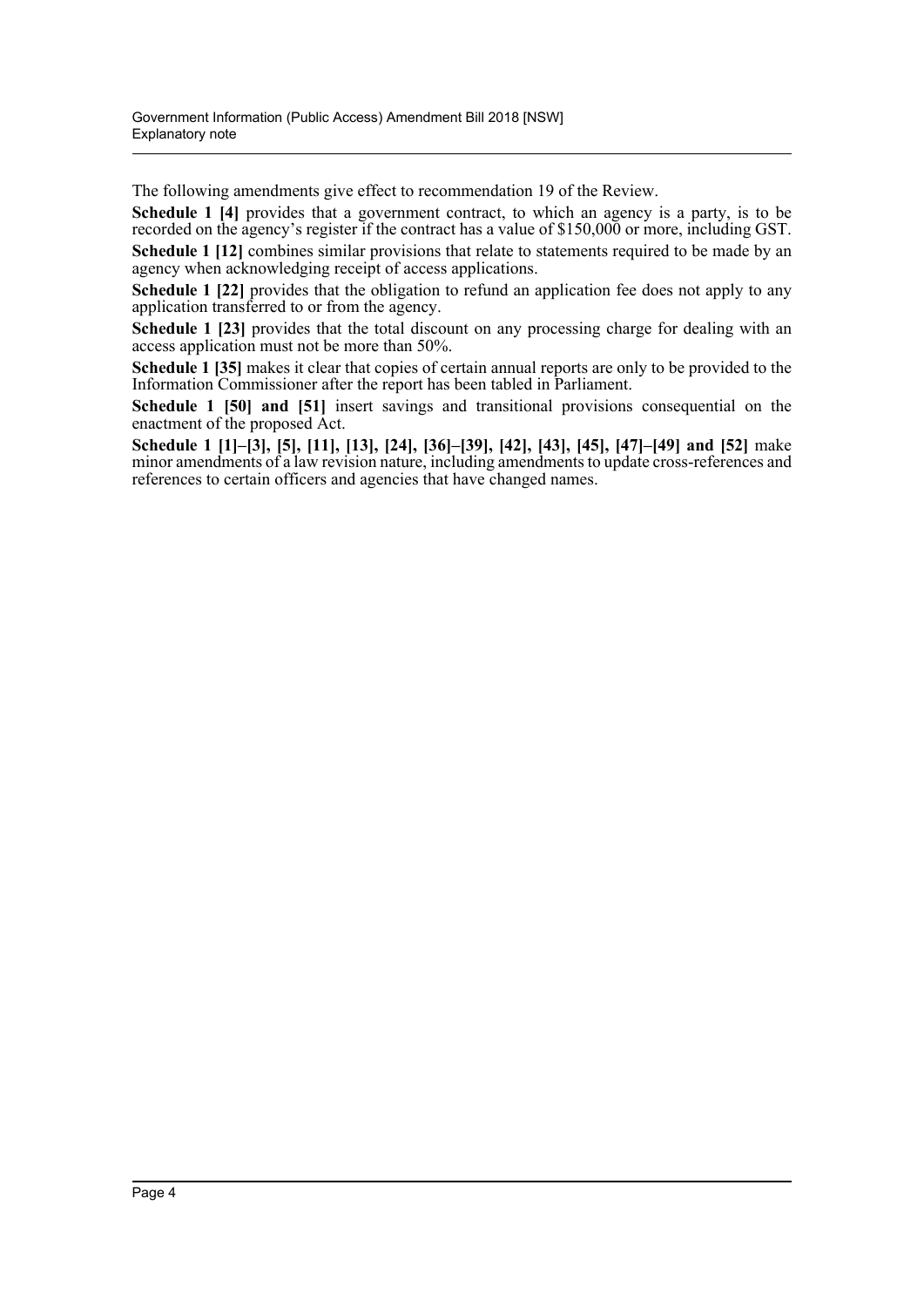First print



New South Wales

# **Government Information (Public Access) Amendment Bill 2018**

## **Contents**

| <b>Schedule 1</b> | <b>Amendment of Government Information (Public Access) Act 2009</b><br><b>No 52</b> |      |
|-------------------|-------------------------------------------------------------------------------------|------|
|                   | Commencement                                                                        |      |
|                   | Name of Act                                                                         |      |
|                   |                                                                                     | Page |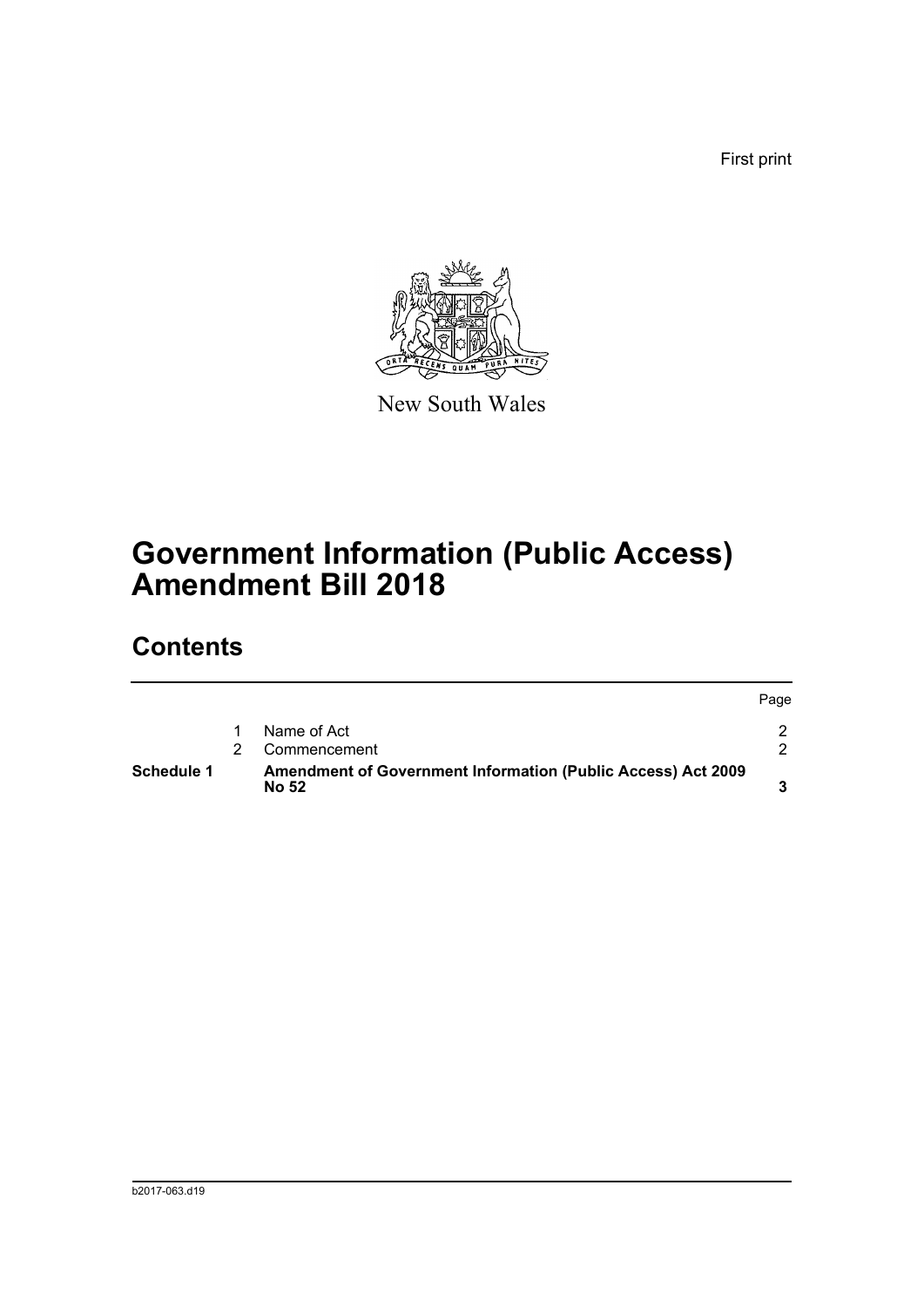

New South Wales

# **Government Information (Public Access) Amendment Bill 2018**

No , 2018

### **A Bill for**

An Act to make miscellaneous amendments to the *Government Information (Public Access) Act 2009* following a statutory review of that Act.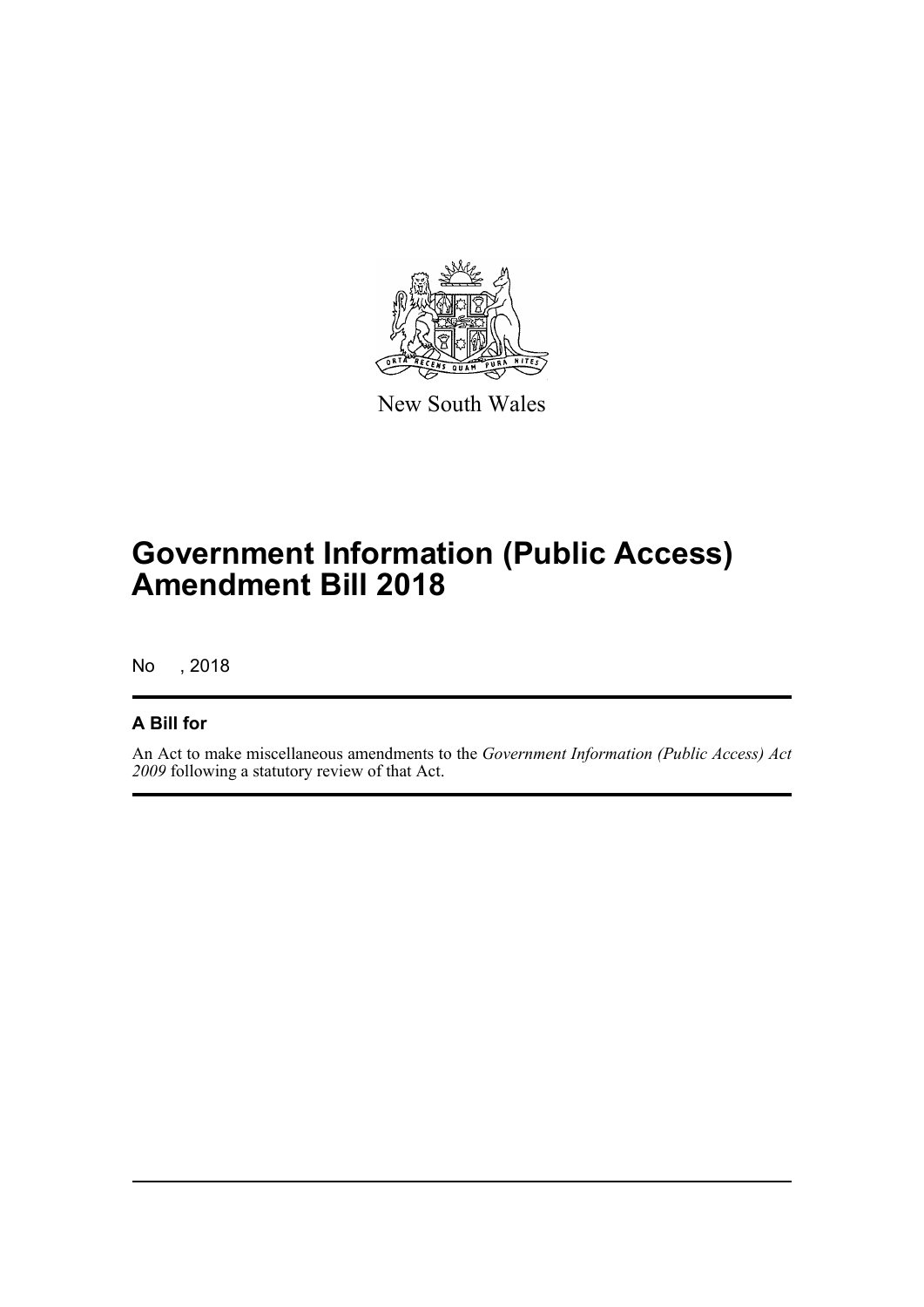<span id="page-6-1"></span><span id="page-6-0"></span>

| The Legislature of New South Wales enacts:                                 |                |
|----------------------------------------------------------------------------|----------------|
| Name of Act                                                                | $\mathcal{P}$  |
| This Act is the Government Information (Public Access) Amendment Act 2018. | 3              |
| <b>Commencement</b>                                                        | $\overline{4}$ |
| This Act commences on the date of assent to this Act.                      | 5              |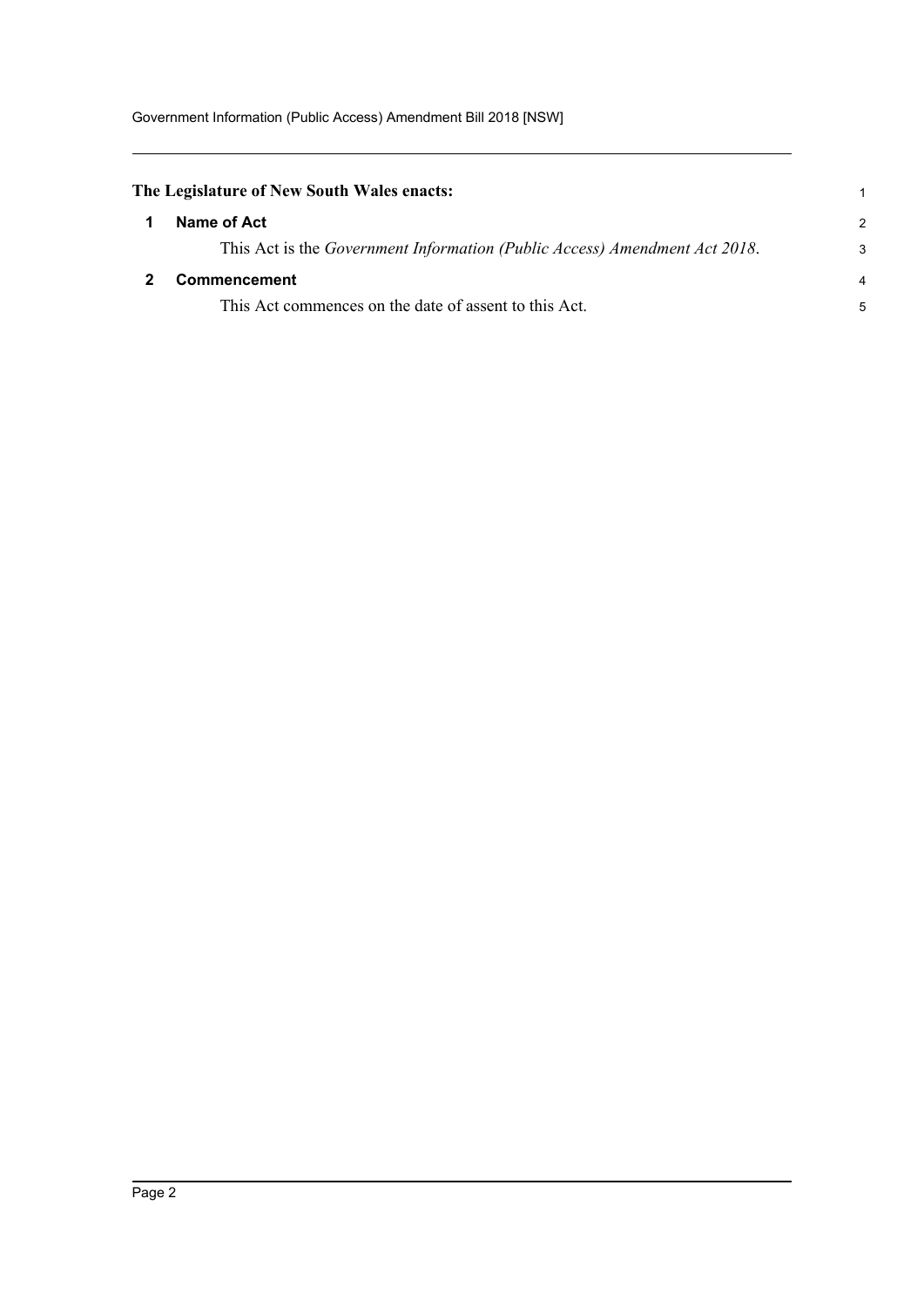<span id="page-7-0"></span>

|                  | <b>Schedule 1</b>               |     | <b>Amendment of Government Information (Public</b><br><b>Access) Act 2009 No 52</b>                                                                                                                                                                                        | $\mathbf{1}$<br>$\boldsymbol{2}$ |
|------------------|---------------------------------|-----|----------------------------------------------------------------------------------------------------------------------------------------------------------------------------------------------------------------------------------------------------------------------------|----------------------------------|
| $[1]$            | <b>Section 4 Interpretation</b> |     |                                                                                                                                                                                                                                                                            | 3                                |
|                  |                                 |     | Insert after the definition of <i>government information</i> in section $4(1)$ :<br>Note. Record is defined in clause 10 of Schedule 4.                                                                                                                                    | 4<br>5                           |
| $[2]$            |                                 |     | Section 20 Agencies must have agency information guide                                                                                                                                                                                                                     | 6                                |
|                  |                                 |     | Omit "Director-General of the Department" from section 20 (3).                                                                                                                                                                                                             | $\overline{7}$                   |
|                  |                                 |     | Insert instead "Chief Executive of the Office".                                                                                                                                                                                                                            | 8                                |
| $[3]$            | <b>Section 20 (3)</b>           |     |                                                                                                                                                                                                                                                                            | $\boldsymbol{9}$                 |
|                  |                                 |     | Omit "the Director-General". Insert instead "the Chief Executive".                                                                                                                                                                                                         | 10                               |
| [4]              |                                 |     | Section 27 Register of government contracts valued at \$150,000 or more                                                                                                                                                                                                    | 11                               |
|                  |                                 |     | Insert "(including GST)" after " $$150,000$ " in section 27 (1).                                                                                                                                                                                                           | 12                               |
| $[5]$            |                                 |     | Section 38 Exception for industry support contracts                                                                                                                                                                                                                        | 13                               |
|                  |                                 |     | Omit "Department of State and Regional Development".                                                                                                                                                                                                                       | 14                               |
|                  |                                 |     | Insert instead "Department of Industry".                                                                                                                                                                                                                                   | 15                               |
| [6]              |                                 |     | Section 41 How to make an access application                                                                                                                                                                                                                               | 16                               |
|                  |                                 |     | Omit section 41 (1) (a). Insert instead:                                                                                                                                                                                                                                   | 17                               |
|                  |                                 | (a) | it must be in writing sent by post to or lodged at an office of the agency<br>concerned or made in the manner approved by the agency under<br>subsection $(2)$ ,                                                                                                           | 18<br>19<br>20                   |
| $\left[7\right]$ | Section 41 (1) (d)              |     |                                                                                                                                                                                                                                                                            | 21                               |
|                  |                                 |     | Omit "a postal". Insert instead "the name of the applicant and a postal or email".                                                                                                                                                                                         | 22                               |
| [8]              | Section 41 (1A)                 |     |                                                                                                                                                                                                                                                                            | 23                               |
|                  | Insert after section 41 $(1)$ : |     |                                                                                                                                                                                                                                                                            | 24                               |
|                  | (1A)                            |     | If the applicant has applied at any time to another agency for substantially the<br>same information, an application must also include the name of the other<br>agency. However, failure to comply with this subsection does not affect the<br>validity of an application. | 25<br>26<br>27<br>28             |
| [9]              | <b>Section 41 (2)</b>           |     |                                                                                                                                                                                                                                                                            | 29                               |
|                  |                                 |     | Omit the subsection. Insert instead:                                                                                                                                                                                                                                       | 30                               |
|                  | (2)                             |     | An agency may approve additional facilities for the making of an access<br>application or the payment of an application fee.                                                                                                                                               | 31<br>32                         |
| $[10]$           |                                 |     | Section 44 Ways in which applications can be transferred                                                                                                                                                                                                                   | 33                               |
|                  |                                 |     | Insert at the end of the section:                                                                                                                                                                                                                                          | 34                               |
|                  | (2)                             |     | An agency may, for the purposes of transferring only part of an access<br>application, split an application into 2 or more applications. Any resulting<br>application is to be treated as a separate application by the applicant.                                         | 35<br>36<br>37                   |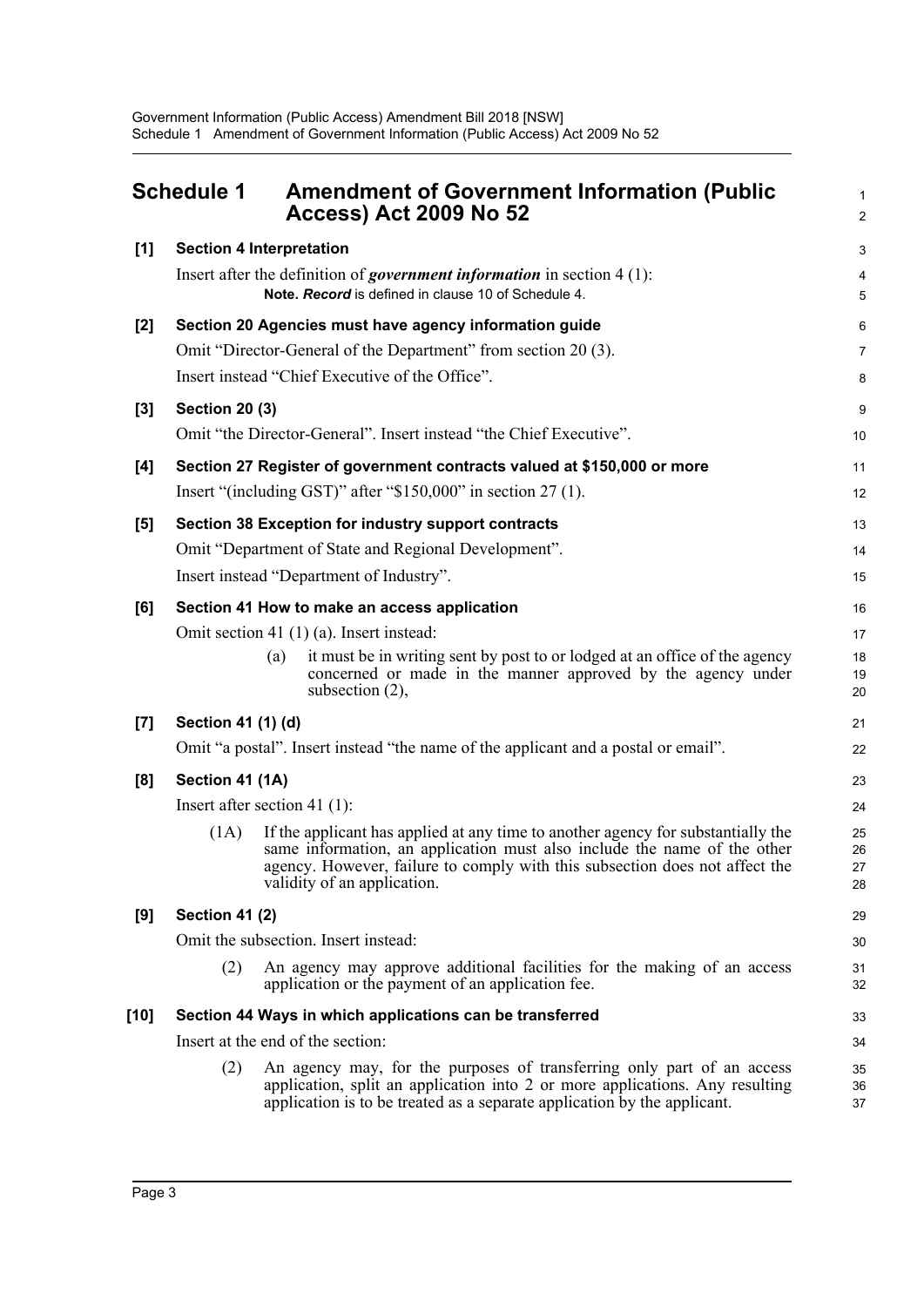| $[11]$ |                          | Section 51 Initial decision as to validity of application                                                                                                                                                                        | $\mathbf{1}$                             |
|--------|--------------------------|----------------------------------------------------------------------------------------------------------------------------------------------------------------------------------------------------------------------------------|------------------------------------------|
|        |                          | Insert "as to the validity of an application" after "decision" in the note to section 51 (2).                                                                                                                                    | $\overline{2}$                           |
| $[12]$ | Section 51 (3) (c)       |                                                                                                                                                                                                                                  | 3                                        |
|        |                          | Omit the paragraph. Insert instead:                                                                                                                                                                                              | 4                                        |
|        |                          | the following statements about the inclusion of information in the<br>(c)<br>agency's disclosure log (unless the agency considers it unlikely that<br>information about the application will be included in the disclosure log): | $\,$ 5 $\,$<br>$\,6\,$<br>$\overline{7}$ |
|        |                          | a statement that information concerning the application is likely<br>(i)<br>to be included in the agency's disclosure log and that the<br>applicant can object to this,                                                          | $\bf 8$<br>$\boldsymbol{9}$<br>10        |
|        |                          | a statement about the right of review under Part 5 of a decision by<br>(ii)<br>the agency to include information in its disclosure log despite the<br>applicant's objection,                                                     | 11<br>12<br>13                           |
| $[13]$ |                          | Section 54 Consultation on public interest considerations                                                                                                                                                                        | 14                                       |
|        |                          | Omit "will" from section 54 (2A) (a). Insert instead "is likely to".                                                                                                                                                             | 15                                       |
| $[14]$ | <b>Section 54A</b>       |                                                                                                                                                                                                                                  | 16                                       |
|        | Insert after section 54: |                                                                                                                                                                                                                                  | 17                                       |
|        | 54A                      | <b>Consultation with other agencies</b>                                                                                                                                                                                          | 18                                       |
|        | (1)                      | An agency may, in response to an access application, consult with any other<br>agency for the following purposes:                                                                                                                | 19<br>20                                 |
|        |                          | to determine whether there is an overriding public interest against<br>(a)<br>disclosure of the information,                                                                                                                     | 21<br>22                                 |
|        |                          | to identify a person that may be required to be consulted under<br>(b)<br>section 54.                                                                                                                                            | 23<br>24                                 |
|        | (2)                      | An agency may be consulted under this section even if the agency would not<br>reasonably be expected to have concerns about the disclosure of the<br>information.                                                                | 25<br>26<br>27                           |
| $[15]$ |                          | Section 55 Consideration of personal factors of application                                                                                                                                                                      | 28                                       |
|        |                          | Insert "to take reasonable steps" after "purpose, require the applicant" in section 55 (5).                                                                                                                                      | 29                                       |
| $[16]$ |                          | Section 56 Authorised objector can object to inclusion in disclosure log                                                                                                                                                         | 30                                       |
|        |                          | Omit "research" from section 56 $(2)$ (c).                                                                                                                                                                                       | 31                                       |
|        |                          | Insert instead "research, or the compilation or analysis of statistics,".                                                                                                                                                        | 32                                       |
| $[17]$ | <b>Section 56 (3)</b>    |                                                                                                                                                                                                                                  | 33                                       |
|        |                          | Omit the subsection. Insert instead:                                                                                                                                                                                             | 34                                       |
|        | (3)                      | If an authorised objector has objected to the inclusion of information in the<br>agency's disclosure log, the agency must decide:                                                                                                | 35<br>36                                 |
|        |                          | whether the authorised objector is entitled to object, and<br>(a)                                                                                                                                                                | 37                                       |
|        |                          | if the agency decides that the authorised objector is entitled to object,<br>(b)<br>whether the objection outweighs the general public interest in including<br>the information in the disclosure log.                           | 38<br>39<br>40                           |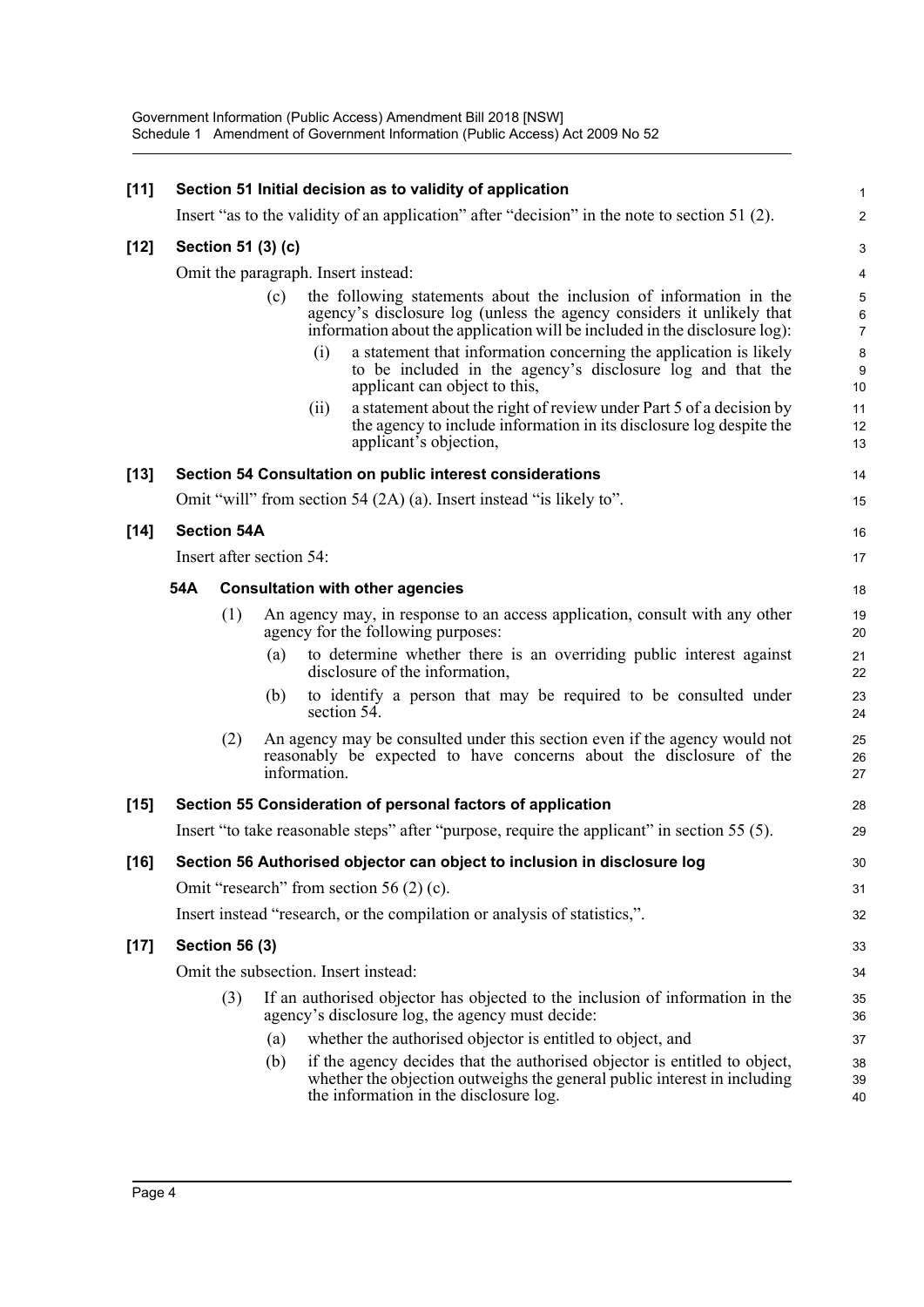| $[18]$ |                                |     | Section 59 Decision that information already available to applicant                                                                                                                                                         | 1                     |  |
|--------|--------------------------------|-----|-----------------------------------------------------------------------------------------------------------------------------------------------------------------------------------------------------------------------------|-----------------------|--|
|        |                                |     | Insert at the end of section 59 (1) (c):                                                                                                                                                                                    | 2                     |  |
|        |                                |     | , or                                                                                                                                                                                                                        | $\mathbf{3}$          |  |
|        |                                | (d) | available to the applicant as the applicant has already been provided<br>with access to the information and the agency has no reason to believe<br>the information is no longer in the applicant's possession, or           | 4<br>$\mathbf 5$<br>6 |  |
|        |                                | (e) | publicly available on a website, or                                                                                                                                                                                         | $\overline{7}$        |  |
|        |                                | (f) | available to the applicant by way of a standing rule or order of the<br>Legislative Council or Legislative Assembly.                                                                                                        | 8<br>9                |  |
| $[19]$ | <b>Section 59 (2)</b>          |     |                                                                                                                                                                                                                             | 10                    |  |
|        | necessary," after "indicate".  |     | Insert "why the agency believes the information is already available to the applicant and, if                                                                                                                               | 11<br>12              |  |
| $[20]$ |                                |     | Section 60 Decision to refuse to deal with application                                                                                                                                                                      | 13                    |  |
|        |                                |     | Insert after section $60(1)(d)$ :                                                                                                                                                                                           | 14                    |  |
|        |                                | (e) | the agency reasonably believes the applicant, or a person acting in<br>concert with the applicant, is:                                                                                                                      | 15<br>16              |  |
|        |                                |     | a party to current proceedings before a court, and<br>(i)                                                                                                                                                                   | 17                    |  |
|        |                                |     | able to apply to that court for the information.<br>(ii)                                                                                                                                                                    | 18                    |  |
| $[21]$ | Section 60 (3A) and (3B)       |     |                                                                                                                                                                                                                             | 19                    |  |
|        | Insert after section $60(3)$ : |     |                                                                                                                                                                                                                             |                       |  |
|        | (3A)                           |     | In deciding whether dealing with an application would require an<br>unreasonable and substantial diversion of an agency's resources, the agency<br>may, without limitation, take into account the following considerations: | 21<br>22<br>23        |  |
|        |                                | (a) | the estimated volume of information involved in the request,                                                                                                                                                                | 24                    |  |
|        |                                | (b) | the agency's size and resources,                                                                                                                                                                                            | 25                    |  |
|        |                                | (c) | the decision period under section 57.                                                                                                                                                                                       | 26                    |  |
|        | (3B)                           |     | Any consideration under subsection (3A) must, on balance, outweigh:                                                                                                                                                         | 27                    |  |
|        |                                | (a) | the general public interest in favour of the disclosure of government<br>information, and                                                                                                                                   | 28<br>29              |  |
|        |                                | (b) | the demonstrable importance of the information to the applicant,<br>including whether the information:                                                                                                                      | 30<br>31              |  |
|        |                                |     | is personal information that relates to the applicant, or<br>(i)<br>could assist the applicant in exercising any rights under any Act<br>(ii)<br>or law.                                                                    | 32<br>33<br>34        |  |
| $[22]$ |                                |     | Section 63 Deemed refusal if application not decided within time                                                                                                                                                            | 35                    |  |
|        | Insert after section $63(4)$ : |     |                                                                                                                                                                                                                             | 36                    |  |
|        | (5)                            |     | Despite this section, the obligation to refund an application fee to the applicant                                                                                                                                          | 37                    |  |
|        |                                |     | does not apply to any application that was transferred to or from the agency.                                                                                                                                               | 38                    |  |
| $[23]$ |                                |     | Section 64 Processing charge for dealing with access application                                                                                                                                                            | 39                    |  |
|        | Insert after section $64$ (4): |     |                                                                                                                                                                                                                             | 40                    |  |
|        | (5)                            |     | A processing charge must not be discounted under section 65 or 66 by more<br>than 50% even if both sections apply.                                                                                                          | 41<br>42              |  |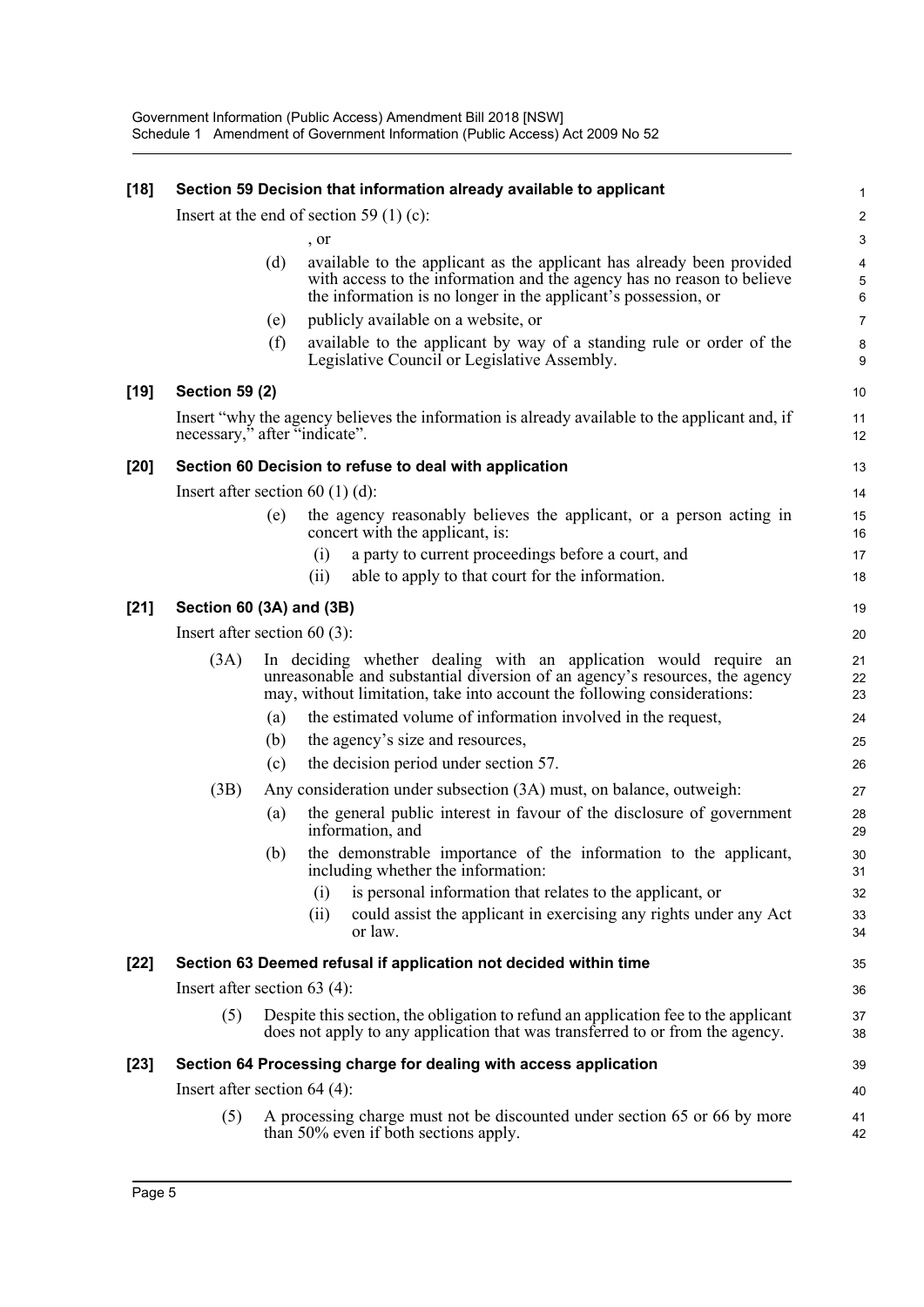| $[24]$ |     |                    | Section 79 Provision of information subject to subpoena                                                                                                                                                                                                                                                                        | 1                    |
|--------|-----|--------------------|--------------------------------------------------------------------------------------------------------------------------------------------------------------------------------------------------------------------------------------------------------------------------------------------------------------------------------|----------------------|
|        |     |                    | Insert after section 79 $(1)$ :                                                                                                                                                                                                                                                                                                | $\overline{c}$       |
|        |     |                    | Note. An agency may refuse to deal with an access application if the information is or<br>was available to the applicant by way of a subpoena or order of the court-see<br>section $60(1)(d)$ .                                                                                                                                | $\sqrt{3}$<br>4<br>5 |
| $[25]$ |     |                    | Section 85 Fee for internal review                                                                                                                                                                                                                                                                                             | 6                    |
|        |     |                    | Insert after section $85(1)$ :                                                                                                                                                                                                                                                                                                 | 7                    |
|        |     |                    | Note. Section 127 enables an agency to waive, reduce or refund a fee payable or paid<br>under this Act in any case that the agency thinks appropriate, subject to the regulations.                                                                                                                                             | 8<br>9               |
| $[26]$ |     |                    | Section 86 Required period for determination of internal review                                                                                                                                                                                                                                                                | 10                   |
|        |     |                    | Insert after section $86(1)$ :                                                                                                                                                                                                                                                                                                 | 11                   |
|        |     | (1A)               | If the agency reasonably believes more than one person is entitled to an<br>internal review of any reviewable decision for the same access application, the<br>review period does not commence until the expiration of the time within which<br>an internal review can be applied for under this Part by any of those persons. | 12<br>13<br>14<br>15 |
| $[27]$ |     | <b>Section 92A</b> |                                                                                                                                                                                                                                                                                                                                | 16                   |
|        |     |                    | Insert after section 92:                                                                                                                                                                                                                                                                                                       | 17                   |
|        | 92A |                    | <b>Required period for review</b>                                                                                                                                                                                                                                                                                              | 18                   |
|        |     | (1)                | The Information Commissioner must complete the review, and make any<br>recommendations to the agency, within 40 working days (the <i>review period</i> )<br>after the Information Commissioner receives all information the Information<br>Commissioner considers necessary to complete the review.                            | 19<br>20<br>21<br>22 |
|        |     | (2)                | The review period may be extended by the Information Commissioner on<br>agreement with the applicant for review. The Information Commissioner must<br>notify the agency if the review period is extended.                                                                                                                      | 23<br>24<br>25       |
|        |     | (3)                | If the Information Commissioner has not made any recommendations within<br>the review period, the Information Commissioner is deemed to have made no<br>recommendations to the agency.                                                                                                                                         | 26<br>27<br>28       |
|        |     | (4)                | The applicant for review must be notified by the Information Commissioner<br>of the completion of the review and of any recommendations made by the<br>Information Commissioner to the agency.                                                                                                                                 | 29<br>30<br>31       |
| [28]   |     |                    | Section 97 Onus on agency to justify decisions                                                                                                                                                                                                                                                                                 | 32                   |
|        |     |                    | Insert after section 97 $(3)$ :                                                                                                                                                                                                                                                                                                | 33                   |
|        |     | (4)                | If the review is of a decision to include information in a disclosure log despite<br>an objection by the applicant for review, the burden of establishing whether<br>the objection outweighs the general public interest to have the information<br>included lies with the applicant for review.                               | 34<br>35<br>36<br>37 |
| $[29]$ |     |                    | Section 100 Administrative review of decision by NCAT                                                                                                                                                                                                                                                                          | 38                   |
|        |     |                    | Omit the note. Insert instead:                                                                                                                                                                                                                                                                                                 | 39                   |
|        |     | (2)                | An aggrieved person who is not the access applicant is not entitled to apply to<br>NCAT for an NCAT administrative review of a decision if the person is still<br>entitled to apply for an internal review of the decision under Division 2.                                                                                   | 40<br>41<br>42       |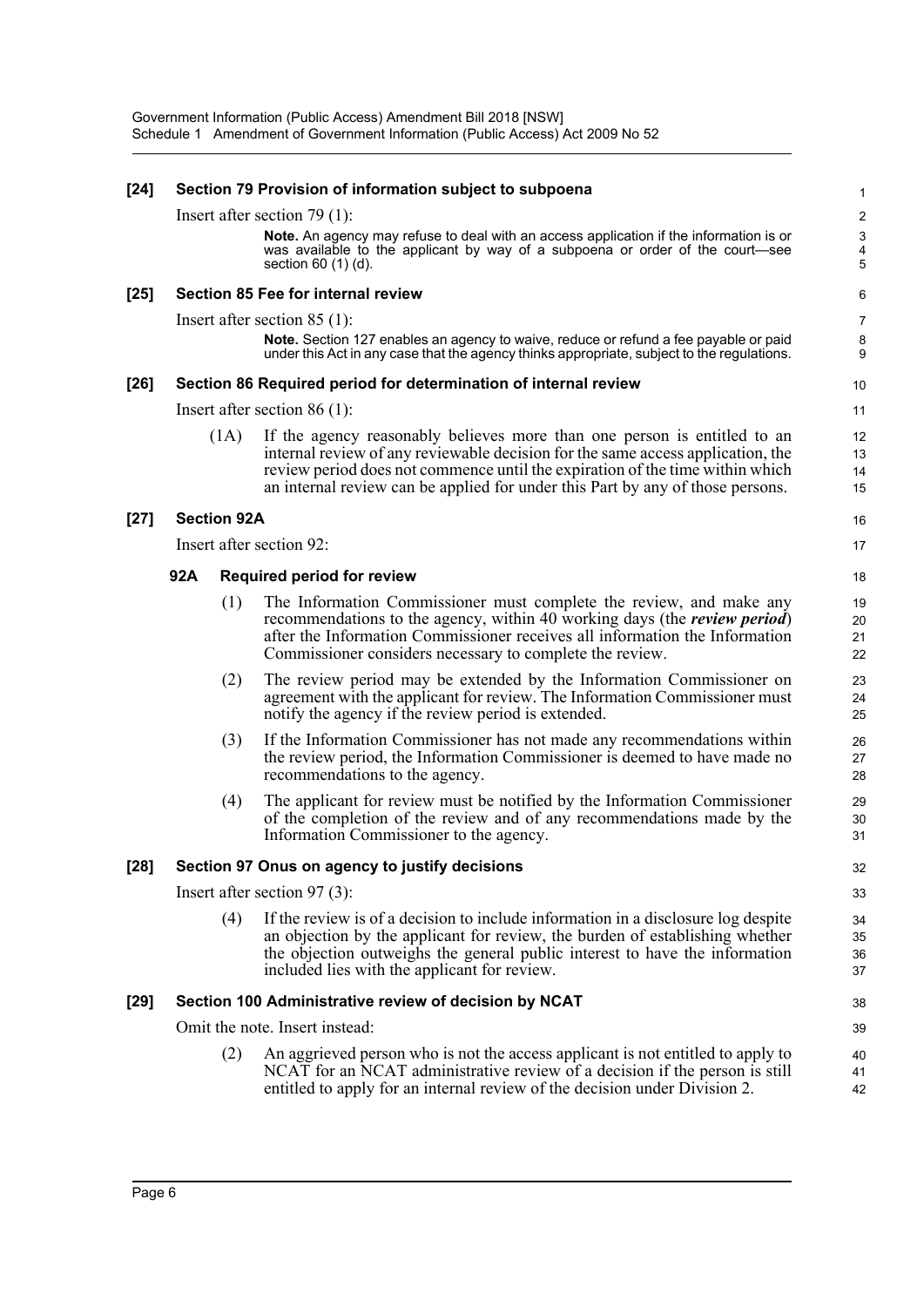| $[30]$ |                                 |     | Section 105 Onus on agency to justify decisions                                                                                                                                                                                                                                                  | $\mathbf{1}$                           |
|--------|---------------------------------|-----|--------------------------------------------------------------------------------------------------------------------------------------------------------------------------------------------------------------------------------------------------------------------------------------------------|----------------------------------------|
|        | Insert after section $105(3)$ : |     |                                                                                                                                                                                                                                                                                                  | $\overline{2}$                         |
|        | (4)                             |     | If the review is of a decision to include information in a disclosure log despite<br>an objection by the applicant for review, the burden of establishing whether<br>the objection outweighs the general public interest to have the information<br>included lies with the applicant for review. | 3<br>$\overline{4}$<br>$\sqrt{5}$<br>6 |
| $[31]$ |                                 |     | Section 110 Orders to restrain making of unmeritorious access applications                                                                                                                                                                                                                       | $\overline{7}$                         |
|        |                                 |     | Omit section 110 (1). Insert instead:                                                                                                                                                                                                                                                            | 8                                      |
|        | (1)                             |     | NCAT may order that a person is not permitted to make an access application<br>without first obtaining the approval of NCAT (a restraint order) if NCAT is<br>satisfied that:                                                                                                                    | 9<br>10<br>11                          |
|        |                                 | (a) | at least 3 access applications (to one or more agencies) in the previous<br>2 years have been made that lack merit, and                                                                                                                                                                          | 12<br>13                               |
|        |                                 | (b) | the applications were made by the same person or by any other person<br>acting in concert with the person.                                                                                                                                                                                       | 14<br>15                               |
| $[32]$ | <b>Section 110 (3)</b>          |     |                                                                                                                                                                                                                                                                                                  | 16                                     |
|        |                                 |     | Omit the subsection. Insert instead:                                                                                                                                                                                                                                                             | 17                                     |
|        | (3)                             |     | A restraint order may be made to apply to all access applications made by the<br>person the subject of the order or may be limited by reference to any one or<br>more of the following:                                                                                                          | 18<br>19<br>20                         |
|        |                                 | (a) | a specific time period,                                                                                                                                                                                                                                                                          | 21                                     |
|        |                                 | (b) | a specific number of applications, whether in total or to particular<br>agencies,                                                                                                                                                                                                                | 22<br>23                               |
|        |                                 | (c) | particular kinds of information,                                                                                                                                                                                                                                                                 | 24                                     |
|        |                                 | (d) | particular agencies.                                                                                                                                                                                                                                                                             | 25                                     |
| $[33]$ | <b>Section 110 (5A)</b>         |     |                                                                                                                                                                                                                                                                                                  | 26                                     |
|        | Insert after section $110(5)$ : |     |                                                                                                                                                                                                                                                                                                  | 27                                     |
|        | (5A)                            |     | In deciding whether to approve the making of an access application by a<br>person the subject of a restraint order, NCAT is to consider, without limitation,<br>any of the following:                                                                                                            | 28<br>29<br>30                         |
|        |                                 | (a) | whether the proposed application is lacking in merit,                                                                                                                                                                                                                                            | 31                                     |
|        |                                 | (b) | whether the proposed application is frivolous, vexatious, misconceived<br>or lacking in substance,                                                                                                                                                                                               | 32<br>33                               |
|        |                                 | (c) | whether the applicant has engaged in conduct designed to harass, to<br>cause delay or detriment, or to achieve another wrongful purpose.                                                                                                                                                         | 34<br>35                               |
| $[34]$ | <b>Section 112</b>              |     |                                                                                                                                                                                                                                                                                                  | 36                                     |
|        |                                 |     | Omit the section. Insert instead:                                                                                                                                                                                                                                                                | 37                                     |
|        | 112                             |     | <b>Report on improper conduct</b>                                                                                                                                                                                                                                                                | 38                                     |
|        |                                 |     | If NCAT is of the opinion on the completion of an NCAT administrative<br>review that an officer of an agency has failed to exercise in good faith a<br>function conferred on the officer by or under this Act, NCAT may on its own<br>initiative bring the matter to the attention of:           | 39<br>40<br>41<br>42                   |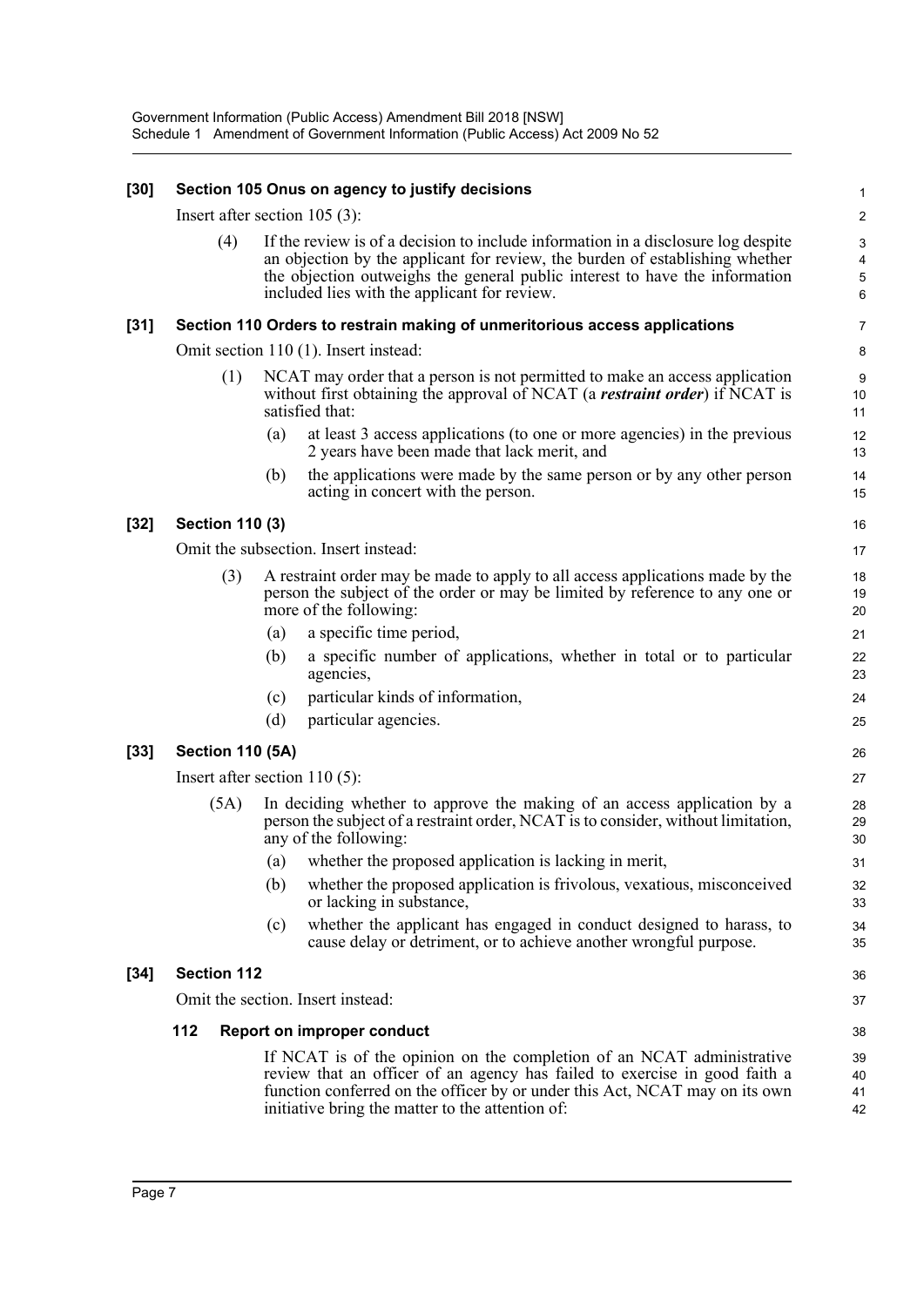|      | the Minister who appears to NCAT to have responsibility for the<br>(a)<br>agency, or                                                                                                                     | $\mathbf{1}$<br>$\overline{c}$ |
|------|----------------------------------------------------------------------------------------------------------------------------------------------------------------------------------------------------------|--------------------------------|
|      | if the Minister who appears to NCAT to have responsibility for the<br>(b)<br>agency was a party to the proceedings, the Information Commissioner.                                                        | 3<br>$\overline{4}$            |
| [35] | <b>Section 125 Reports to Parliament</b>                                                                                                                                                                 | 5                              |
|      | Insert "after the report has been tabled in each House of Parliament" after "Information<br>Commissioner" wherever occurring in section $125(1)$ and $(3)$ .                                             | $\,6\,$<br>$\overline{7}$      |
| [36] | Schedule 1 Information for which there is conclusive presumption of overriding<br>public interest against disclosure                                                                                     | 8<br>9                         |
|      | Omit the matter relating to the <i>Education Act 1990</i> from clause 1 (1). Insert instead:                                                                                                             | 10                             |
|      | <i>Education Act 1990</i> —provision made by or under section 18A (Publication of<br>school results) or Division 2 (Obtaining information about students) of Part 5A                                     | 11<br>12                       |
| [37] | Schedule 1, clause 1 (1)                                                                                                                                                                                 | 13                             |
|      | Omit "election policy and other costings" from the matter relating to the <i>Parliamentary</i><br>Budget Officer Act 2010.                                                                               | 14<br>15                       |
|      | Insert instead "election policy costings".                                                                                                                                                               | 16                             |
| [38] | Schedule 1, clause 1 (1)                                                                                                                                                                                 | 17                             |
|      | Omit the matter relating to the Police Regulation 2008. Insert instead:                                                                                                                                  | 18                             |
|      | <i>Police Regulation 2015</i> —clause 54 (Secrecy as to complaints about conduct)                                                                                                                        | 19                             |
| [39] | Schedule 1, clause 1 (1)                                                                                                                                                                                 | 20                             |
|      | Omit "Royal Commission (Police Service) Act 1994".                                                                                                                                                       | 21                             |
| [40] | Schedule 1, clause 2 (4)                                                                                                                                                                                 | 22                             |
|      | Omit "the information would".                                                                                                                                                                            | 23                             |
|      | Insert instead "the information is contained in a document that, either entirely or in part,<br>would".                                                                                                  | 24<br>25                       |
| [41] | Schedule 1, clause 5A                                                                                                                                                                                    | 26                             |
|      | Insert after clause 5:                                                                                                                                                                                   | 27                             |
|      | 5A Privilege generally                                                                                                                                                                                   | 28                             |
|      | It is to be conclusively presumed that there is an overriding public interest<br>against disclosure of information contained in a document that, in response to<br>a court order, subpoena or otherwise: | 29<br>30<br>31                 |
|      | was a document a person objected to producing in any court<br>(a)<br>proceedings on the grounds that the document was a privileged<br>document, and                                                      | 32<br>33<br>34                 |
|      | was not compelled by a court to be given or produced on the grounds of<br>(b)<br>privilege.                                                                                                              | 35<br>36                       |
| [42] | Schedule 1, clause 7 (d)                                                                                                                                                                                 | 37                             |
|      | Omit "the Department of Corrective Services".                                                                                                                                                            | 38                             |
|      | Insert instead "Corrective Services NSW, Department of Justice,".                                                                                                                                        | 39                             |
|      |                                                                                                                                                                                                          |                                |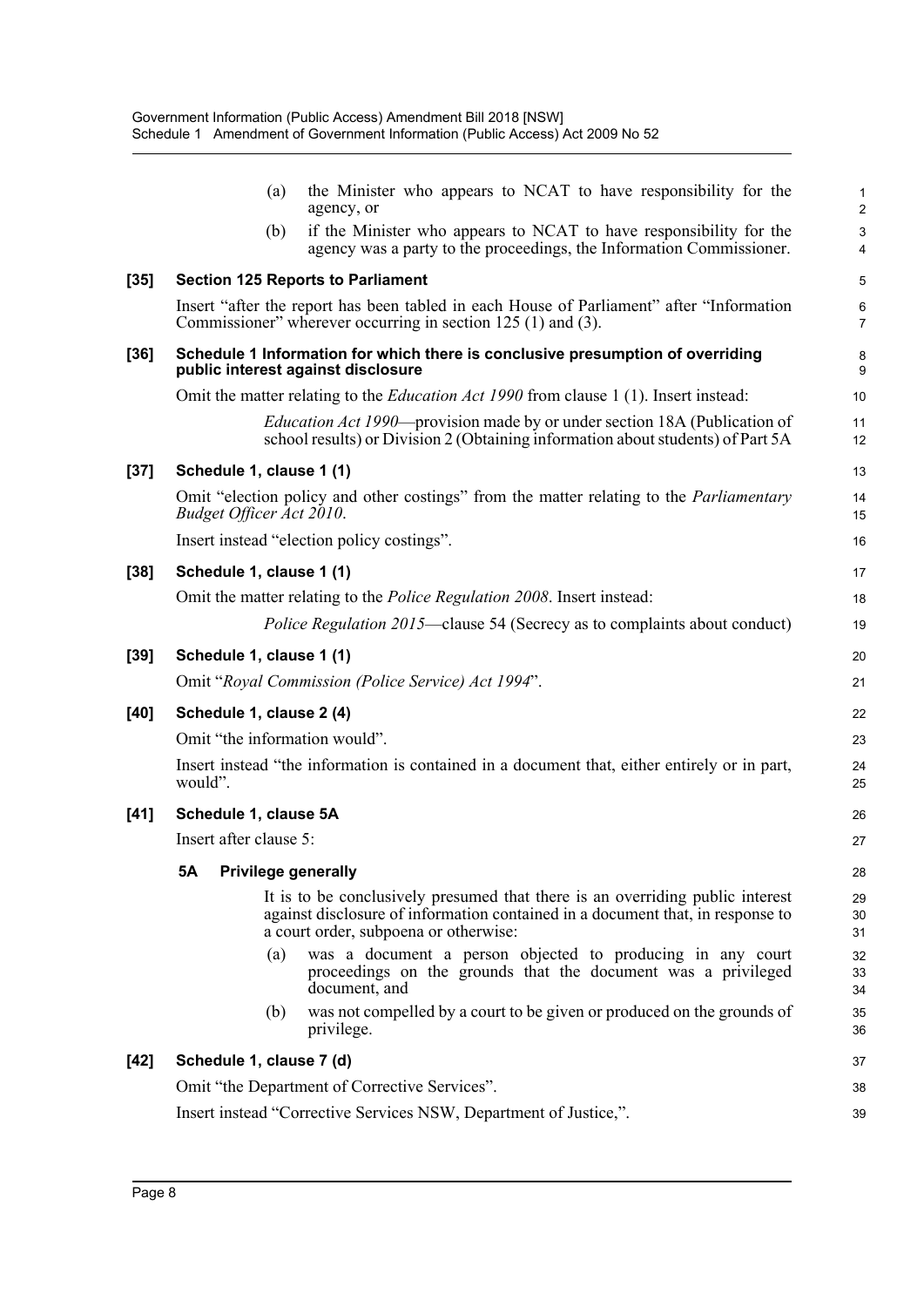| $[43]$ | Schedule 1, clause 7 (e)     |     |                                                                                                                                                                                                                                                                                                                                                                                                                | 1                                                        |
|--------|------------------------------|-----|----------------------------------------------------------------------------------------------------------------------------------------------------------------------------------------------------------------------------------------------------------------------------------------------------------------------------------------------------------------------------------------------------------------|----------------------------------------------------------|
|        |                              |     | Omit "Drug Intelligence Unit of the Department of Juvenile Justice".                                                                                                                                                                                                                                                                                                                                           | $\overline{\mathbf{c}}$                                  |
|        |                              |     | Insert instead "Security and Intelligence Unit of Juvenile Justice, Department of Justice,".                                                                                                                                                                                                                                                                                                                   | 3                                                        |
| $[44]$ | Schedule 1, clause 7 (f)     |     |                                                                                                                                                                                                                                                                                                                                                                                                                | $\overline{\mathcal{A}}$                                 |
|        | Insert after clause $7(e)$ : |     |                                                                                                                                                                                                                                                                                                                                                                                                                | 5                                                        |
|        |                              | (f) | a document concerning law enforcement and public safety created by<br>another entity established under a law of another jurisdiction, including<br>a jurisdiction outside Australia, whose functions substantially<br>correspond with an entity referred to in paragraphs $(a)$ – $(e)$ , including<br>any entity declared by the regulations to be a corresponding entity for<br>the purposes of this clause. | $\boldsymbol{6}$<br>$\overline{7}$<br>8<br>9<br>10<br>11 |
| $[45]$ |                              |     | Schedule 1, clause 12 (2) and (3)                                                                                                                                                                                                                                                                                                                                                                              | 12                                                       |
|        |                              |     | Omit the subclauses. Insert instead:                                                                                                                                                                                                                                                                                                                                                                           | 13                                                       |
|        | (2)                          |     | It is to be conclusively presumed that there is an overriding public interest<br>against disclosure of information that has been provided to the Scientific<br>Committee under the <i>Biodiversity Conservation Act 2016</i> if the Minister has,<br>under section 4.20 of that Act, authorised the Scientific Committee to restrict<br>access to the information.                                             | 14<br>15<br>16<br>17<br>18                               |
|        | (3)                          |     | It is to be conclusively presumed that there is an overriding public interest<br>against disclosure of information in a public register required to be kept under<br>the <i>Biodiversity Conservation Act 2016</i> if the Environment Agency Head<br>(within the meaning of that Act) has, under section 9.10 of that Act, restricted<br>access to the information.                                            | 19<br>20<br>21<br>22<br>23                               |
| $[46]$ |                              |     | Schedule 2 Excluded information of particular agencies                                                                                                                                                                                                                                                                                                                                                         | 24                                                       |
|        |                              |     | Insert "review," after "Privacy Commissioner-" in clause 2.                                                                                                                                                                                                                                                                                                                                                    | 25                                                       |
| $[47]$ | Schedule 2, clause 2         |     |                                                                                                                                                                                                                                                                                                                                                                                                                | 26                                                       |
|        |                              |     | Omit "Department of Local Government" and "Director-General".                                                                                                                                                                                                                                                                                                                                                  | 27                                                       |
|        |                              |     | Insert instead "Office of Local Government" and "Chief Executive", respectively.                                                                                                                                                                                                                                                                                                                               | 28                                                       |
| $[48]$ | Schedule 2, clause 2         |     |                                                                                                                                                                                                                                                                                                                                                                                                                | 29                                                       |
|        |                              |     | Omit the matter relating to The DNA Review Panel.                                                                                                                                                                                                                                                                                                                                                              | 30                                                       |
| $[49]$ | Schedule 2, clause 4         |     |                                                                                                                                                                                                                                                                                                                                                                                                                | 31                                                       |
|        | Omit "and Training".         |     |                                                                                                                                                                                                                                                                                                                                                                                                                | 32                                                       |
| $[50]$ |                              |     | Schedule 3 Savings, transitional and other provisions                                                                                                                                                                                                                                                                                                                                                          | 33                                                       |
|        |                              |     | Omit clause 1 (1). Insert instead:                                                                                                                                                                                                                                                                                                                                                                             | 34                                                       |
|        | (1)                          |     | The regulations may contain provisions of a savings or transitional nature<br>consequent on the enactment of this Act or any Act that amends this Act.                                                                                                                                                                                                                                                         | 35<br>36                                                 |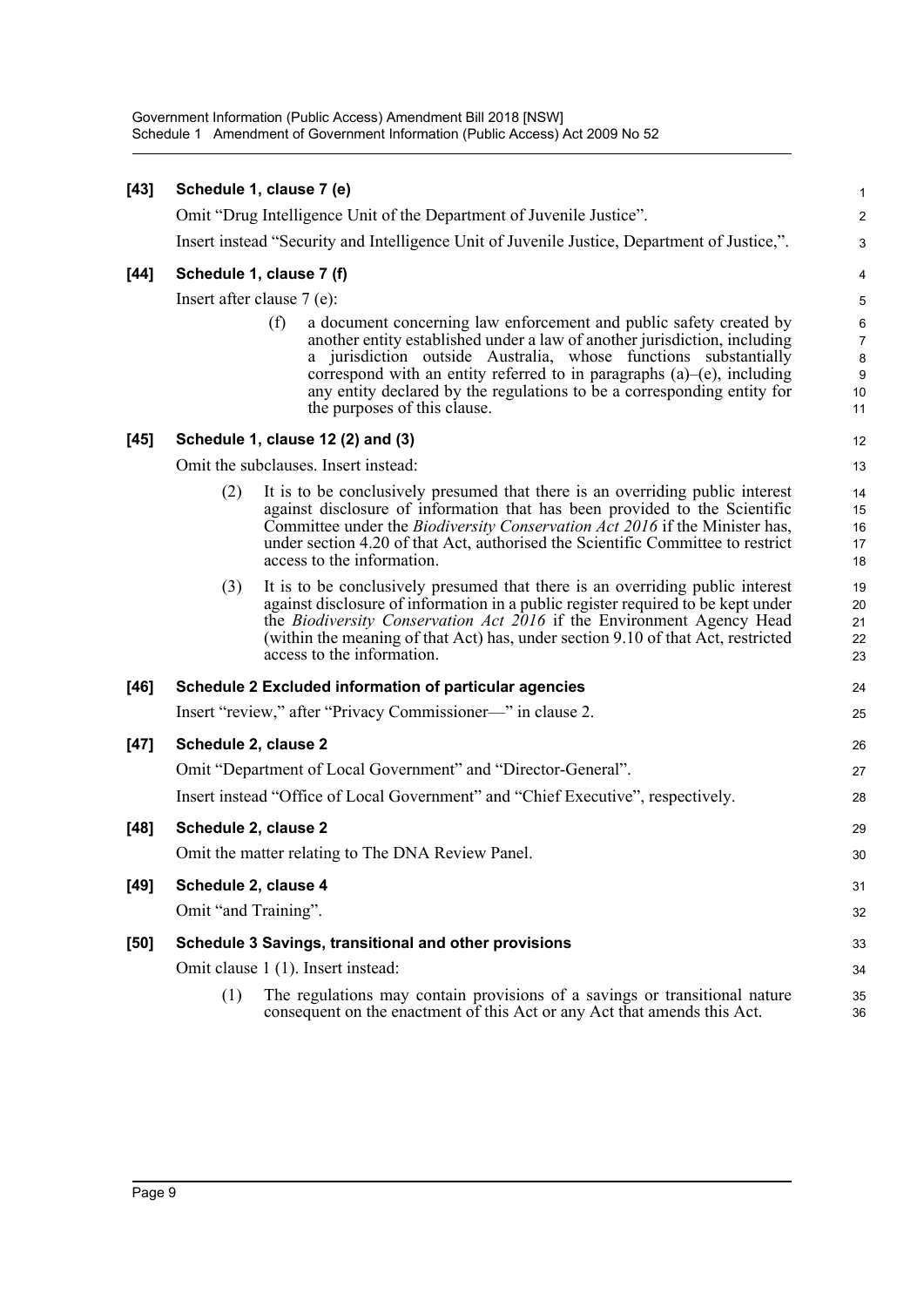Government Information (Public Access) Amendment Bill 2018 [NSW] Schedule 1 Amendment of Government Information (Public Access) Act 2009 No 52

| [51] |           |                        |          | Schedule 3, clauses 1A and 1B                                                                                                                                                                                                                                                                       | 1                                 |
|------|-----------|------------------------|----------|-----------------------------------------------------------------------------------------------------------------------------------------------------------------------------------------------------------------------------------------------------------------------------------------------------|-----------------------------------|
|      |           | Insert after clause 1: |          |                                                                                                                                                                                                                                                                                                     | $\overline{2}$                    |
|      | 1Α        |                        |          | Continuation of presumption against disclosure of information in Schedule 1                                                                                                                                                                                                                         | 3                                 |
|      |           | (1)                    |          | The conclusive presumption that there is an overriding public interest against<br>disclosure of any information that is described in Schedule 1, or was described<br>in that Schedule immediately before a provision of that Schedule was amended<br>or repealed, continues to have effect despite: | 4<br>5<br>$\,6$<br>$\overline{7}$ |
|      |           |                        | (a)      | the repeal of any Act or prohibition referred to in that Schedule, or                                                                                                                                                                                                                               | 8                                 |
|      |           |                        | (b)      | the abolition of any agency referred to in that Schedule, or                                                                                                                                                                                                                                        | 9                                 |
|      |           |                        | (c)      | the amendment of that Schedule.                                                                                                                                                                                                                                                                     | 10                                |
|      |           | (2)                    |          | This clause is subject to any express provision to the contrary.                                                                                                                                                                                                                                    | 11                                |
|      | 1Β        |                        |          | <b>Continuation of excluded information in Schedule 2</b>                                                                                                                                                                                                                                           | 12                                |
|      |           | (1)                    | despite: | Information that relates to a function specified in Schedule 2, or was specified<br>in that Schedule immediately before a provision of that Schedule was amended<br>or repealed, continues to be excluded information for the purposes of this Act                                                  | 13<br>14<br>15<br>16              |
|      |           |                        | (a)      | the repeal of any Act referred to in that Schedule, or                                                                                                                                                                                                                                              | 17                                |
|      |           |                        | (b)      | the abolition of any agency referred to in that Schedule, or                                                                                                                                                                                                                                        | 18                                |
|      |           |                        | (c)      | the amendment of that Schedule.                                                                                                                                                                                                                                                                     | 19                                |
|      |           | (2)                    |          | This clause is subject to any express provision to the contrary.                                                                                                                                                                                                                                    | 20                                |
| [52] |           |                        |          | <b>Schedule 4 Interpretative provisions</b>                                                                                                                                                                                                                                                         | 21                                |
|      | clause 1. |                        |          | Omit "Coroners Act 1980" from paragraph (b) of the definition of <i>judicial functions</i> in                                                                                                                                                                                                       | 22<br>23                          |
|      |           |                        |          | Insert instead "Coroners Act 2009".                                                                                                                                                                                                                                                                 | 24                                |
| [53] |           |                        |          | Schedule 4, clause 1, definition of "working day"                                                                                                                                                                                                                                                   | 25                                |
|      |           |                        |          | Omit "or public holiday".                                                                                                                                                                                                                                                                           | 26                                |
|      |           |                        |          | Insert instead ", public holiday or any day during the period declared by the Premier as the<br>Christmas closedown period".                                                                                                                                                                        | 27<br>28                          |
| [54] |           |                        |          | Schedule 4, clause 4 (3) (b)                                                                                                                                                                                                                                                                        | 29                                |
|      |           |                        |          | Insert ", including the individual's position title, public functions and the agency in which<br>the individual works" after "contact details".                                                                                                                                                     | 30<br>31                          |
|      |           |                        |          |                                                                                                                                                                                                                                                                                                     |                                   |